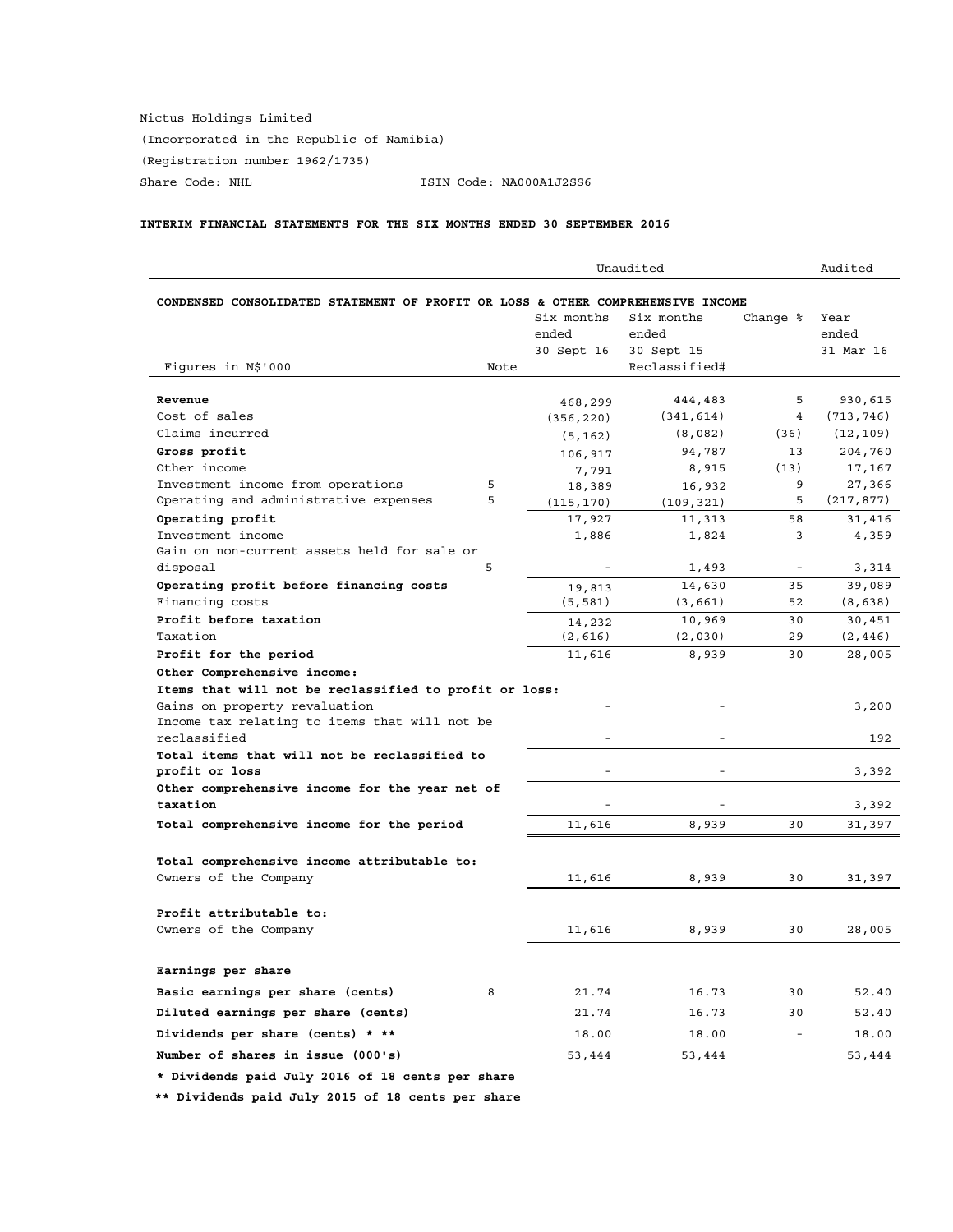|                                                        | Unaudited |                                        | Audited   |
|--------------------------------------------------------|-----------|----------------------------------------|-----------|
| CONDENSED CONSOLIDATED STATEMENT OF FINANCIAL POSITION |           |                                        |           |
| Figures in N\$'000                                     |           | 30 Sept 16 30 Sept 15<br>Reclassified# | 31 Mar 16 |
| <b>ASSETS</b>                                          |           |                                        |           |
| Non-current assets                                     | 739,993   | 596,514                                | 545,606   |
| Property, plant and equipment                          | 362,102   | 270,061                                | 312,717   |
| Intangible assets                                      | 830       | 921                                    | 952       |
| Investments                                            | 371,865   | 321,515                                | 226,298   |
| Deferred tax assets                                    | 5,196     | 4,017                                  | 5,639     |
|                                                        |           |                                        |           |
| Current assets                                         | 897,736   | 858,410                                | 1,068,481 |
| Non-current assets held for sale and assets of         |           |                                        |           |
| disposal groups                                        |           | 4,527                                  | 2,990     |
| Total assets                                           | 1,637,729 | 1,459,451                              | 1,617,077 |
|                                                        |           |                                        |           |
| EQUITY                                                 | 157,458   | 133,004                                | 155,462   |
| Stated capital                                         | 129       | 129                                    | 129       |
| Revaluation reserve                                    | 58,767    | 55,375                                 | 58,767    |
| Contingency reserve (insurance)                        | 12,348    | 19,112                                 | 15,551    |
| Retained earnings                                      | 86,214    | 58,388                                 | 81,015    |
| LIABILITIES                                            |           |                                        |           |
| Non-current liabilities                                | 161,249   | 95,202                                 | 130,592   |
| Interest bearing loans and borrowings                  | 130,145   | 67,835                                 | 100,701   |
| Deferred tax liabilities                               | 31,104    | 27,367                                 | 29,891    |
| Current liabilities                                    | 1,319,022 | 1,228,853                              | 1,329,388 |
| Insurance contract liability                           | 1,160,421 | 1,058,125                              | 1,152,608 |
| Other current liabilities                              | 158,601   | 170,728                                | 176,780   |
| Liabilities of disposal groups                         |           | 2,392                                  | 1,635     |
| Total liabilities                                      | 1,480,271 | 1,326,447                              | 1,461,615 |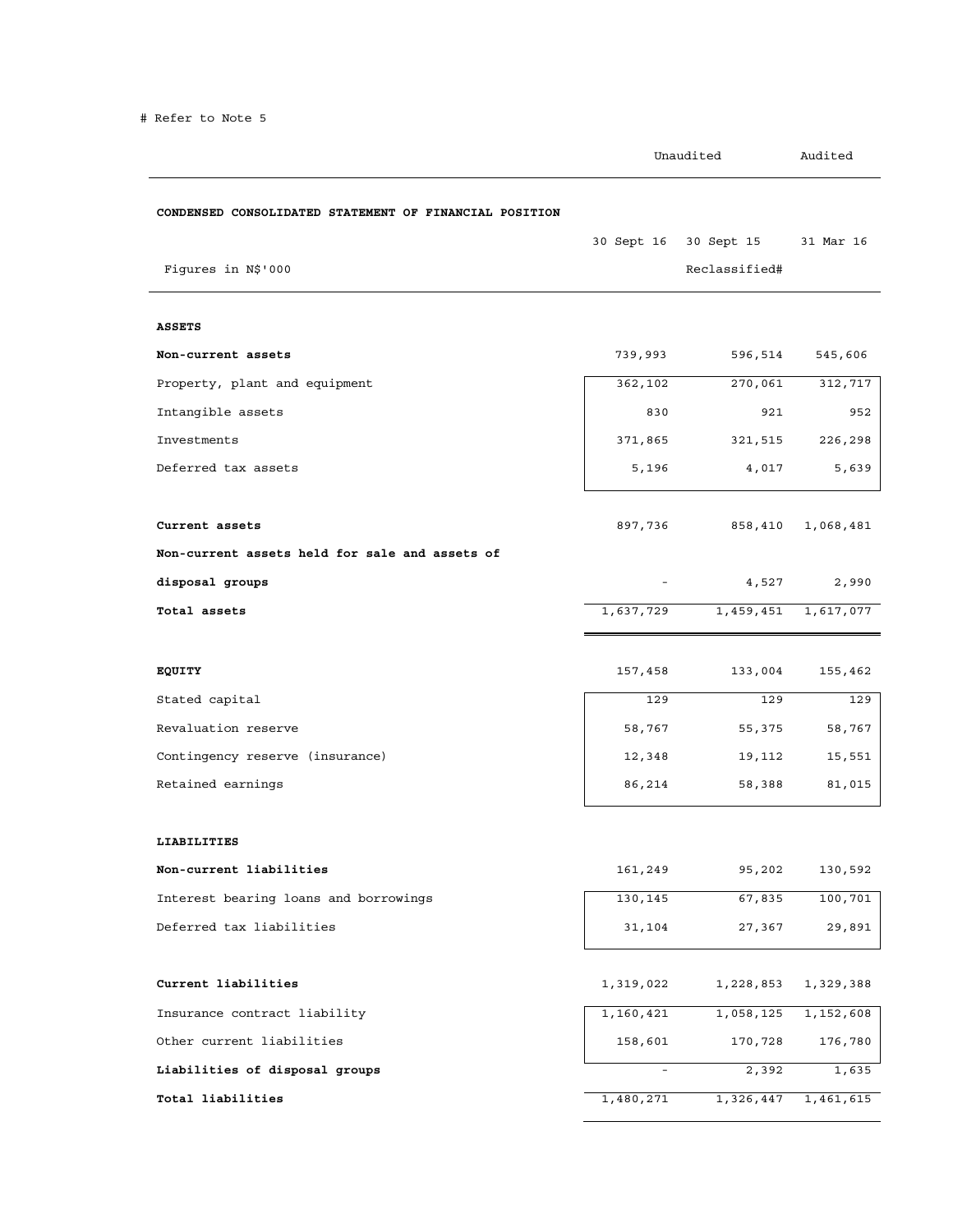| Total equity and liabilities                     | 1,637,729  |               | 1,459,451<br>1,617,077 |  |  |
|--------------------------------------------------|------------|---------------|------------------------|--|--|
| # Refer to Note 5                                |            | Unaudited     | Audited                |  |  |
| CONDENSED CONSOLIDATED STATEMENT OF CASH FLOW    |            |               |                        |  |  |
|                                                  | Six months | Six months    | Year                   |  |  |
|                                                  | ended      | ended         | ended                  |  |  |
|                                                  | 30 Sept 16 | 30 Sept 15    | 31 Mar 16              |  |  |
| Fiqures in N\$'000                               |            | Reclassified# |                        |  |  |
| Cash flow from operating activities              |            |               |                        |  |  |
| Cash generated from / (used in) operations       | 81,369     | (17,095)      | (36, 631)              |  |  |
| Investment income                                | 1,886      | 1,824         | 4,359                  |  |  |
| Finance cost                                     | (5, 581)   | (3, 661)      | (8, 638)               |  |  |
| Taxation paid                                    |            | (1)           | (3)                    |  |  |
| Net cash generated from / (used in) operating    |            |               |                        |  |  |
| activities                                       | 77,674     | (18, 933)     | (40, 913)              |  |  |
| Net cash (used in) / generated from              |            |               |                        |  |  |
| investing activities                             | (196, 367) | (37, 280)     | 16,945                 |  |  |
| Net cash generated from financing activities     | 9,967      | 39,645        | 92,044                 |  |  |
| Net (decrease) / increase in cash and cash       |            |               |                        |  |  |
| equivalents                                      | (108, 726) | (16, 568)     | 68,076                 |  |  |
| Cash and cash equivalents at beginning of period | 465,999    | 397,923       | 397,923                |  |  |
| Cash and cash equivalents at end of period       | 357,273    | 381,355       | 465,999                |  |  |

# Refer to Note 5

## **RECONCILIATION BETWEEN EARNINGS & HEADLINE EARNINGS**

|                                                     |      | Six months | Six months | Year      |
|-----------------------------------------------------|------|------------|------------|-----------|
|                                                     |      | ended      | Ended      | ended     |
|                                                     |      | 30 Sept 16 | 30 Sept 15 | 31 Mar 16 |
| Figures in N\$'000                                  | Note |            |            |           |
|                                                     |      |            |            |           |
| Profit for the period, net of taxation              |      | 11,616     | 8,939      | 28,005    |
| Profit on disposal of property, plant and equipment |      | (531)      | (383)      | (1, 329)  |
| Gain on disposal of subsidiary                      | 5    | (765)      |            |           |
|                                                     |      |            |            |           |
| Headline earnings                                   | 8    | 10,320     | 8,556      | 26,676    |
|                                                     |      |            |            |           |
| Headline earnings per share (cents)                 |      | 19.31      | 16.01      | 49.90     |
| Diluted Headline earnings per share (cents)         |      | 19.31      | 16.01      | 49.90     |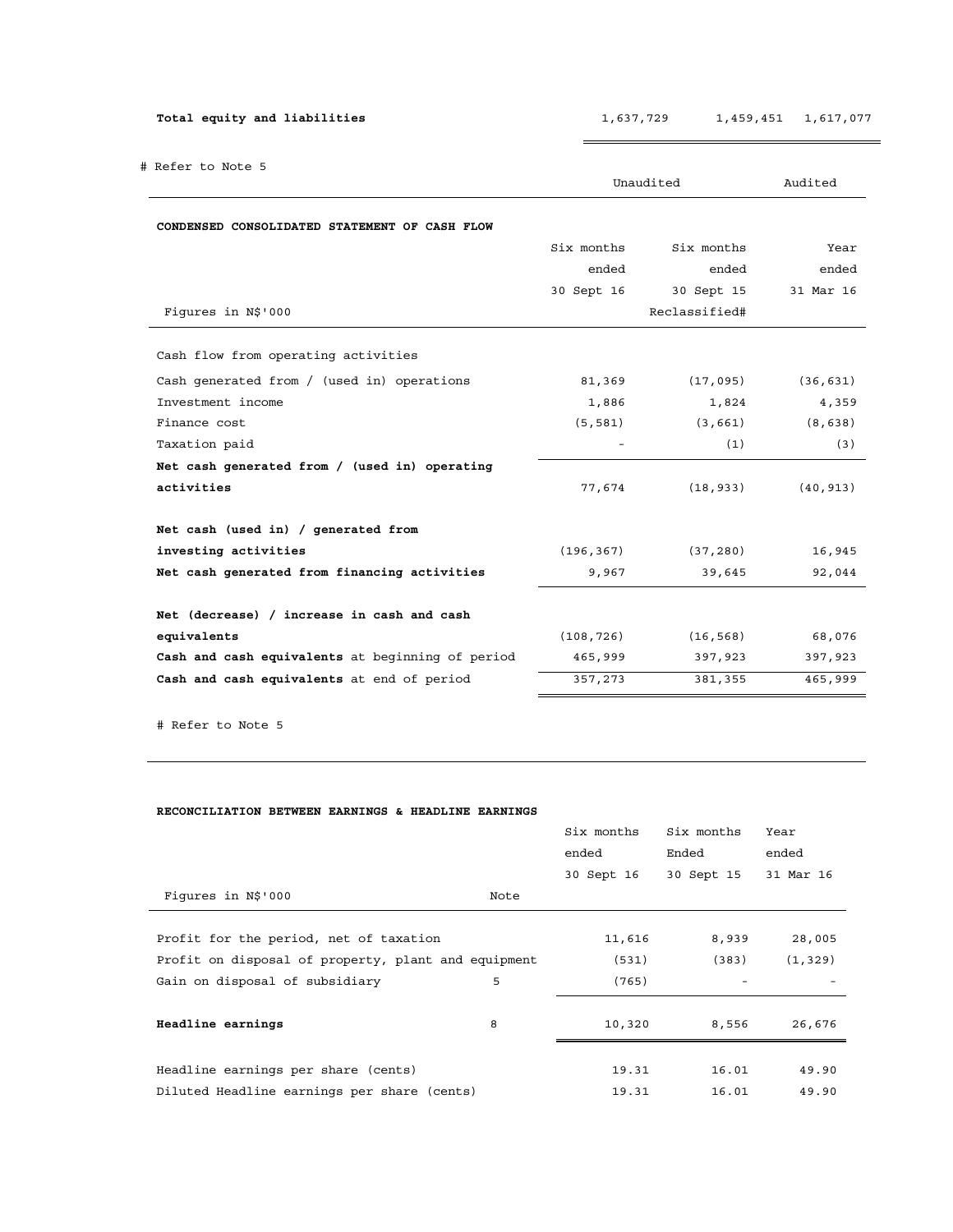Unaudited Audited

| CONDENSED SEGMENT REPORT        |      |                |                |                   |                |
|---------------------------------|------|----------------|----------------|-------------------|----------------|
|                                 |      | Six months     |                | Six months        |                |
|                                 |      | ended<br>ended |                |                   |                |
|                                 |      | 30 Sept 16     | 30 Sept 15     | Change<br>နွ      | 31 Mar 16      |
| Fiqures in N\$'000              | Note |                | Reclassified## |                   | Reclassified## |
| Segment assets                  |      |                |                |                   |                |
| Retail                          |      | 367,125        | 336,326        | 9                 | 293,764        |
| Property                        |      | 345,713        | 251,100        | 38                | 311,412        |
| Insurance & Finance             |      | 1,257,154      | 1,189,977      | 6                 | 1,267,221      |
|                                 |      | 1,969,992      | 1,777,403      | 11                | 1,872,397      |
| Head office and eliminations    |      | (332, 263)     | (317, 952)     | 5                 | (255, 320)     |
|                                 | 6    | 1,637,729      | 1,459,451      | 12                | 1,617,077      |
| Segment revenue                 |      |                |                |                   |                |
| Retail                          |      | 434,520        | 414,044        | 5                 | 863,290        |
| Property                        |      | 8,578          | 6,499          | 32                | 10,754         |
| Insurance & Finance             |      | 48,525         | 43,437         | $12 \overline{ }$ | 94,949         |
|                                 |      | 491,623        | 463,980        | 6                 | 968,993        |
| Head office and eliminations    |      | (23, 324)      | (19, 497)      | 20                | (38, 378)      |
|                                 | 6    | 468,299        | 444,483        | 5                 | 930,615        |
| Operating profit after taxation |      |                |                |                   |                |
| Retail                          |      | 2,923          | 1,095          | 167               | 10,809         |
| Property                        |      | 2,907          | 1,283          | 127               | 5,797          |
| Insurance & Finance             |      | 18,660         | 13,169         | 42                | 31,732         |
|                                 |      | 24,490         | 15,547         | 58                | 48,338         |
| Head office and eliminations    |      | (12, 874)      | (6, 608)       | 95                | (20, 333)      |
|                                 | 6    | 11,616         | 8,939          | 30                | 28,005         |

## Refer to Note 6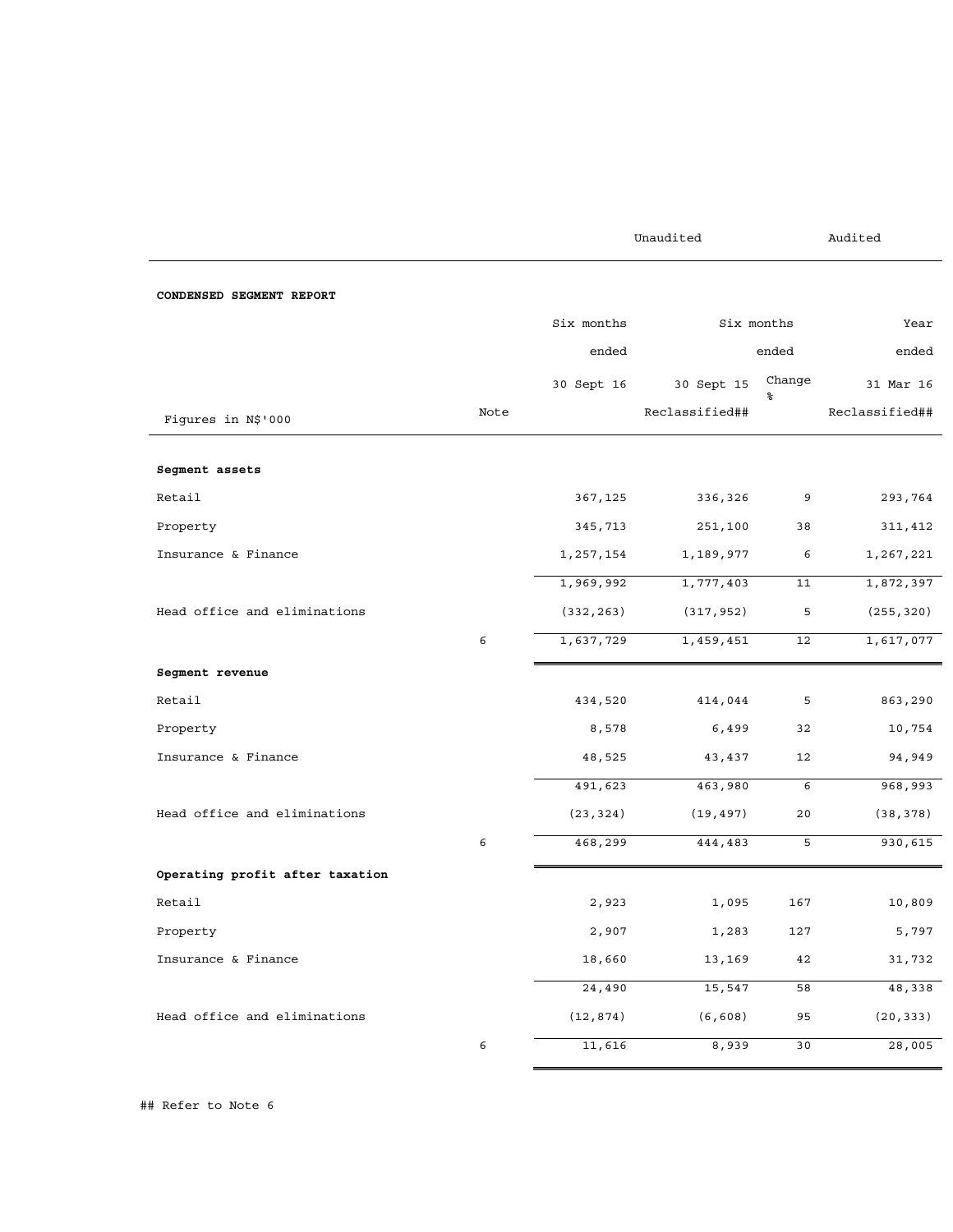# **CONDENSED CONSOLIDATED STATEMENT OF CHANGES IN EQUITY**

|                                    | Stated<br>capital<br>N\$'000 | Revaluation<br>reserve<br>N\$'000 | Contingency<br>reserve<br>N\$'000 | Retained<br>earnings<br>N\$'000 | Total<br>equity<br>N\$'000 |
|------------------------------------|------------------------------|-----------------------------------|-----------------------------------|---------------------------------|----------------------------|
| Balance at 1 April 2015            | 129                          | 55,375                            | 19,442                            | 58,739                          | 133,685                    |
| Total comprehensive income         | $\overline{\phantom{a}}$     | $\overline{\phantom{a}}$          |                                   | 8,939                           | 8,939                      |
| Profit for the period              | $\blacksquare$               | $\blacksquare$                    |                                   | 8,939                           | 8,939                      |
| Transfers from contingency reserve |                              |                                   |                                   |                                 |                            |
| (insurance) to retained earnings   |                              |                                   | (330)                             | 330                             |                            |
| Contributions by and to the owners |                              |                                   |                                   |                                 |                            |
| of the Group                       |                              |                                   |                                   | (9,620)                         | (9,620)                    |
| Dividends to equity holders        | $\overline{\phantom{a}}$     | $\overline{a}$                    | $\overline{\phantom{a}}$          | (9, 620)                        | (9,620)                    |
| Balance at 30 September 2015       | 129                          | 55,375                            | 19,112                            | 58,388                          | 133,004                    |
|                                    |                              |                                   |                                   |                                 |                            |
| Total comprehensive income         |                              | 3,392                             |                                   | 19,066                          | 22,458                     |
| Profit for the period              | $\equiv$                     | 3,392                             |                                   | 19,066                          | 22,458                     |
| Transfers from contingency reserve |                              |                                   |                                   |                                 |                            |
| (insurance) to retained earnings   |                              |                                   | (3, 561)                          | 3,561                           |                            |
|                                    |                              |                                   |                                   |                                 |                            |
| Balance at 31 March 2016           | 129                          | 58,767                            | 15,551                            | 81,015                          | 155,462                    |
| Total comprehensive income         |                              |                                   |                                   | 11,616                          | 11,616                     |
| Profit for the period              | $\equiv$                     | $\overline{a}$                    |                                   | 11,616                          | 11,616                     |
| Transfers from contingency reserve |                              |                                   |                                   |                                 |                            |
| (insurance) to retained earnings   |                              |                                   | (3, 203)                          | 3203                            |                            |
| Contributions by and to the owners |                              |                                   |                                   |                                 |                            |
| of the Group                       | $\equiv$                     | $\equiv$                          |                                   | (9,620)                         | (9,620)                    |
| Dividends to equity holders        | $\equiv$                     | $\equiv$                          | $\overline{\phantom{a}}$          | (9,620)                         | (9,620)                    |
| Balance at 30 September 2016       | 129                          | 58,767                            | 12,348                            | 86,214                          | 157,458                    |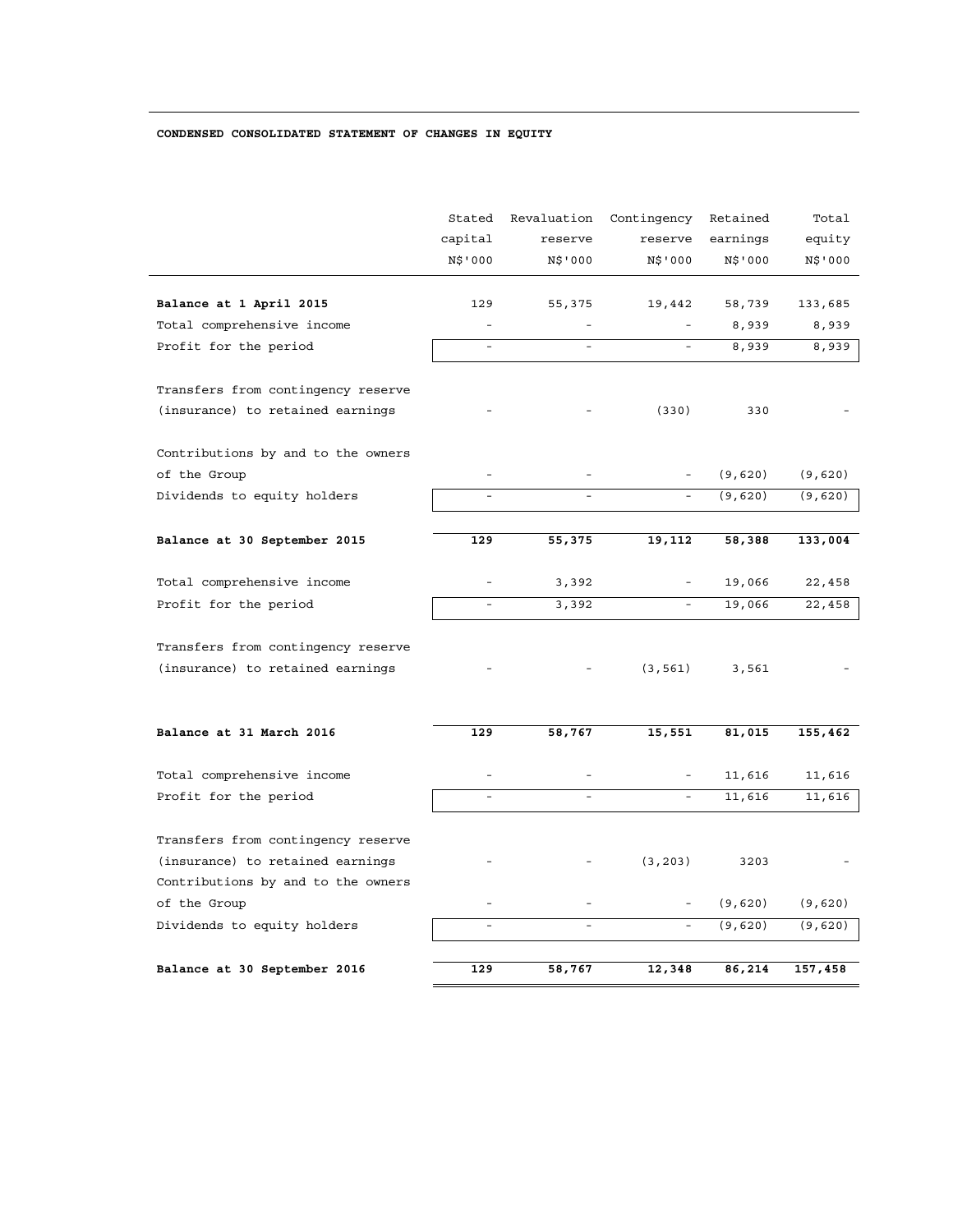#### **NOTES TO THE FINANCIAL INFORMATION**

#### **1. BASIS OF PREPARATION**

The condensed consolidated interim financial statements have been prepared in accordance with International Financial Reporting Standards, (IAS) 34 Interim Financial Reporting, and the Companies Act of Namibia. These condensed Group financial statements do not include all the information necessary for full International Financial Reporting Standard disclosure. The accounting policies are consistent with those applied for the year ended 31 March 2016.

The interim financial statements are presented in thousands of Namibia Dollars (N\$'000) on the historical cost basis, except for financial instruments which are measured at fair value and land and buildings held for administrative purposes which are measured at revalued amounts.

The condensed consolidated interim financial results are unaudited and have not been reviewed by the auditors.

#### **2. FOREIGN CURRENCY**

The Group's functional and presentation currency is the Namibia Dollar. The Company's primary listing is on the Namibian Stock Exchange (NSX).

### **3. COMPARATIVE FIGURES**

The comparative information for the six months ended 30 September 2015 has been reclassified to reflect the disposal of a subsidiary. The segment results for the year ended 31 March 2016 were also reclassified to reflect the change in the composition of the reportable segments. Refer to Note 5 and 6 respectively for more details.

#### **4. RELATED PARTIES**

During the period under review, certain companies within the Group entered into transactions with each other. These intra-Group transactions have been eliminated on consolidation. Related parties remains unchanged from that reported at 31 March 2016.

#### **5. REVIEW OF OPERATIONS**

#### **Overview of first six months**

There was an increase in the profitability of the Group in comparison with the comparative period.

## **Disposal of subsidiary**

The Group sold 100% of its investment in Fossil Fuel Sales and Services (Pty) Ltd on 1 April 2016. The comparative figures for the period ended 30 September 2015 were reclassified to reflect the gain on the disposal of the subsidiary.

Refer to the 2016 Integrated Annual Report for more details on the comparative figures for the year ended 31 March 2016.

|                | Unaudited |
|----------------|-----------|
|                | 30 Sept   |
|                | 15        |
|                | N\$'000   |
| Profit or loss |           |
| Revenue        | 49,619    |
| Expenses       | (47, 939) |
| Net profit     | 1,680     |
| Tax            | (187)     |
|                | 1,493     |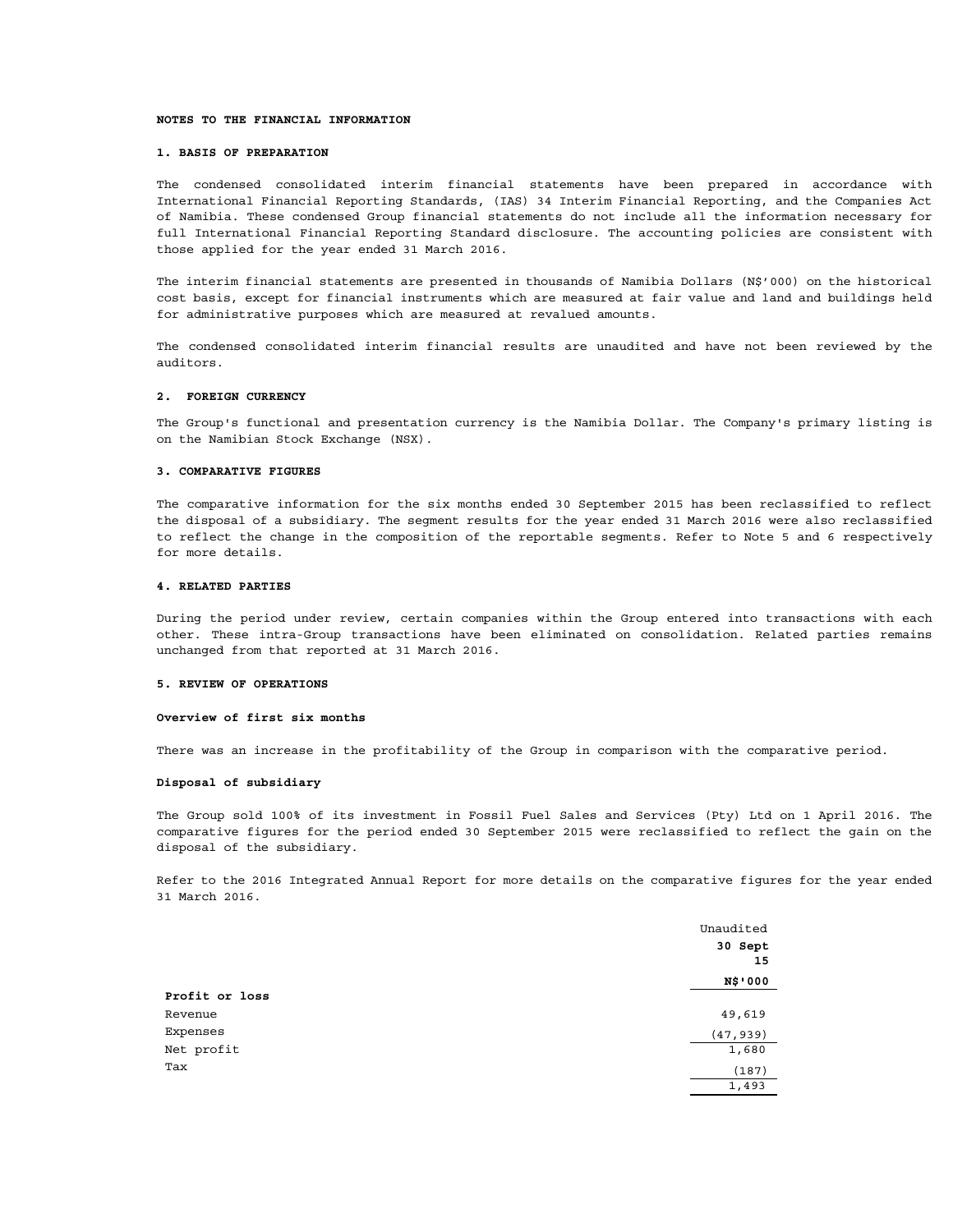#### **Assets and liabilities**

| Assets of disposal group      |       |
|-------------------------------|-------|
| Inventories                   | 1,838 |
| Trade and other receivables   | 1,971 |
| Other assets                  | 718   |
|                               | 4,527 |
| Liabilities of disposal group |       |
| Other liabilities             | 2,392 |
| Equity                        |       |
|                               |       |
| Other                         | 186   |

#### **6. SEGMENT RESULTS**

#### **Restatement of previously reported information**

Operating in an ever-changing environment compelled us to change the composition of our reportable segments with effect from 1 April 2016. Our property portfolio increased significantly over the past few years and it was decided to consolidate it into a Property segment. Retail segment now consists of Auas Motors, Trentyre and Nictus Furniture. Corporate Guarantee and Hakos Capital and Finance remained in the Insurance and Finance segment. To ensure consistency, all comparative figures in the segment report were reclassified to reflect the change in internal reporting and decision making.

The restatement relates to a reclassification within the segment report and has no effect on the Group's basic or diluted earnings per share and had no impact on the Group's condensed statement of financial position and the Group's condensed statement of comprehensive income.

The restructuring of the segments is part of the new strategic direction of the Nictus Holdings Group Board of directors.

**Retail operations** as a whole was under pressure for the first six months of the year with various factors impacting on our business. We leveraged that by increasing stock-holding before price increases and negotiating special deals with our suppliers. We are utilising the synergies between the motor and tyre operations and by the end of the year we will have upgraded and consolidated four of our business premises in the major rural areas. We believe that with the opening of the new Nictus Giga furniture outlet in Windhoek we will not only make a statement, but increase our market share and set the trend for furniture retail in Namibia.

**Property Companies**: Revenue and profit after tax increased significantly in comparison with the comparative period. This was mainly due to upgrading of premises across Namibia.

**Insurance and Finance:** Segment revenue, as well as operating profit increased significantly in comparison with the previous period. Our strategy for the Insurance segment is adding value to our customer service, taking into account the current economic circumstances. It remains important that investment strategies are maintained in order to ensure good returns. Capital markets however, remain volatile and investments are carefully considered on a continuous basis.

#### **7. DETERMINATION AND DISCLOSURE OF FAIR VALUES**

Fair values have been determined for measurement and/or disclosure purposes based on the following methods. The techniques and inputs used have not changed since the year end.

## **Investment properties and land and buildings**

Land and buildings are revalued annually. The Group's Board of directors revalued the land and buildings at 31 March 2016. The fair values are based on valuations and other market information that take into consideration the estimated rental value and replacement value of the property. A market yield is applied to the estimated rental value to arrive at the gross property valuation. Should any of the assumptions used in the valuation calculation change, it could have a material impact on the results of the Group.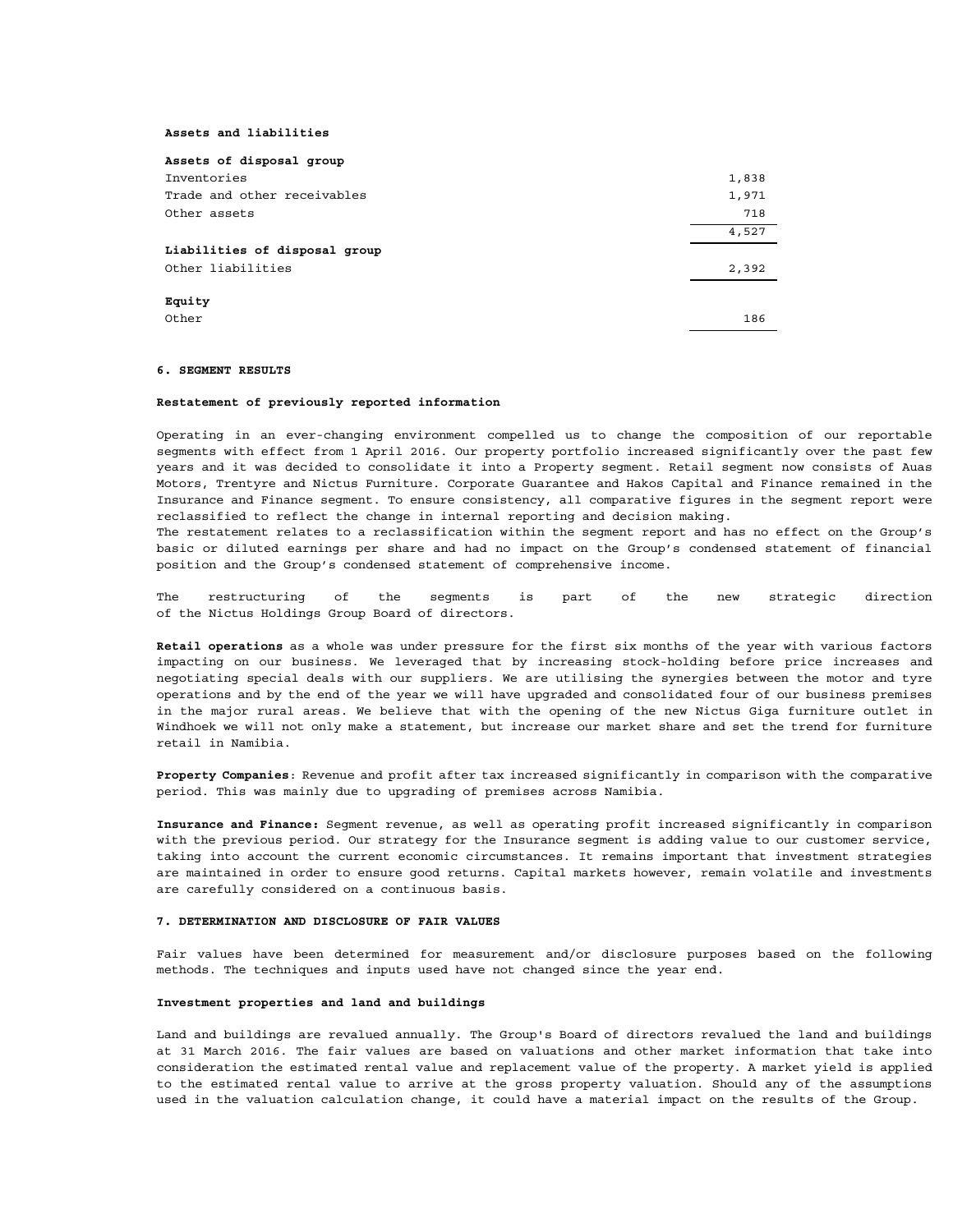#### **Investment in equity and debt securities**

The fair values of the financial assets were determined as follows:

- The fair values of listed or quoted investments are based on the quoted market price;
- The fair values of unlisted investments are based on directors' valuations at year end. These valuations are based on the net asset value of each investment. In addition, the performance of unlisted investments for the past three years is taken into account to determine the value of the investments. The performance is measured using valuation models in the specific industry the investment is made; and
- Debt securities are measured at fair value through profit or loss.

### **Cash and cash equivalents (including bank overdraft)**

Cash and cash equivalents for the Group is of a short-term nature and the fair values approximates the carrying amount.

### **Trade and other receivables**

The fair value of trade and other receivables is estimated as the present value of future cash flows, discounted at the market rate of interest at the reporting date. The carrying amount of short-term trade and other receivables is believed to approximate their fair values.

#### **Trade and other payables**

All trade and other payables are of a short term nature and the fair value of trade and other payables is believed to approximate the carrying amount.

#### **Interest bearing borrowings and related party loans**

Fair value is calculated based on the present value of future principal and interest cash flows, discounted at the market rate of interest at the reporting date. Interest rates used for determining the fair value is the prime interest rate.

### **Fair value hierarchy**

For financial instruments recognised at fair value, disclosure is required of a fair value hierarchy which reflects the significance of the inputs used to make the measurements.

**Level 1** represents those assets which are measured using unadjusted quoted prices for identical assets.

**Level 2** applies inputs other than quoted prices that are observable for the assets either directly (as prices) or indirectly (derived from prices).

**Level 3** applies inputs which are not based on observable market data.

#### **7.1 Fair value hierarchy of land and buildings**

|           |                | Unaudited<br>Six months ended |                |
|-----------|----------------|-------------------------------|----------------|
|           |                |                               |                |
|           | 30 Sept 16     | 30 Sept 15                    | 31 Mar 16      |
|           | <b>N\$'000</b> | <b>N\$'000</b>                | <b>N\$'000</b> |
| Level 2   |                |                               |                |
| Land      | 128,148        | 99,820                        | 102,274        |
| Buildings | 217,931        | 156,932                       | 195,839        |
|           | 346,079        | 256,752                       | 298,113        |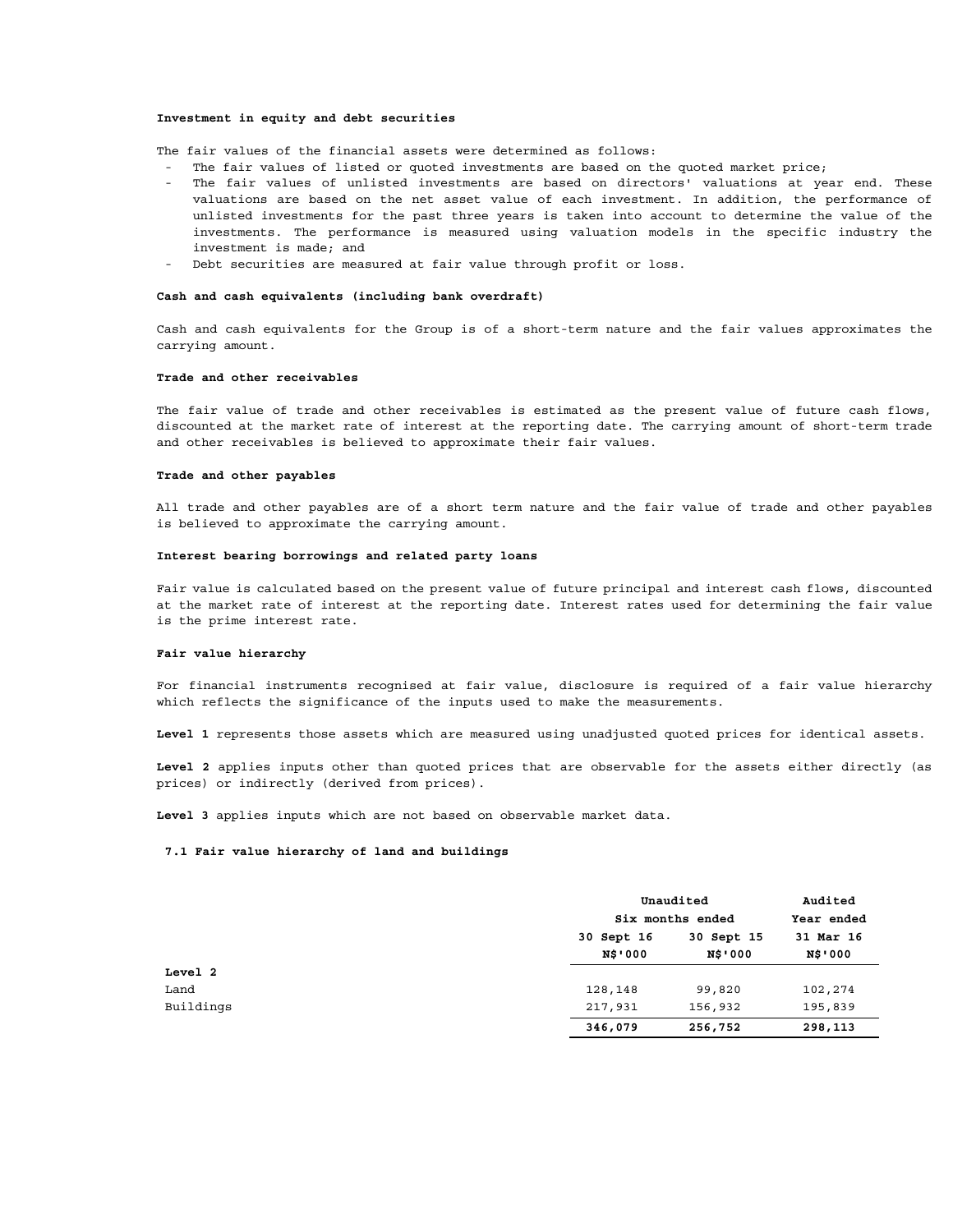# **7.2 Fair value hierarchy of financial assets at fair value through profit or loss**

There were no transfers between the levels for the reporting period.

|                       |            | Unaudited<br>Six months ended |           |  |
|-----------------------|------------|-------------------------------|-----------|--|
|                       |            |                               |           |  |
|                       | 30 Sept 16 | 30 Sept 15                    | 31 Mar 16 |  |
|                       | N\$'000    | <b>N\$'000</b>                | N\$'000   |  |
| Level 1               |            |                               |           |  |
| Listed shares         | 17,067     | 21,233                        | 17,589    |  |
| Debt securities       | 1,020      | 1,004                         | 1,020     |  |
|                       | 18,087     | 22,237                        | 18,609    |  |
| Level 2               |            |                               |           |  |
| Loans and receivables | 366,414    | 310,842                       | 218,706   |  |
| Level 3               |            |                               |           |  |
| Unlisted shares       | 669        | 669                           | 669       |  |
|                       | 385,170    | 333,748                       | 237,984   |  |

## **7.3 Financial assets by category**

The accounting policies for financial assets have been applied to the line items below:

| Figures in N\$'000          | Loans<br>and<br>receivables | Fair value<br>through<br>profit or<br>loss - held<br>for trading | Total     |
|-----------------------------|-----------------------------|------------------------------------------------------------------|-----------|
| 30 September 2016           |                             |                                                                  |           |
| Cash and cash equivalents   | 357,273                     |                                                                  | 357,273   |
| Investments                 | 363,506                     | 18,756                                                           | 382,262   |
| Trade and other receivables | 311,717                     |                                                                  | 311,717   |
|                             | 1,032,496                   | 18,756                                                           | 1,051,252 |
| 30 September 2015           |                             |                                                                  |           |
| Cash and cash equivalents   | 391,130                     |                                                                  | 391,130   |
| Investments                 | 308,448                     | 22,906                                                           | 331,354   |
| Trade and other receivables | 295,954                     |                                                                  | 295,954   |
|                             | 995,532                     | 22,906                                                           | 1,018,438 |
| 31 March 2016               |                             |                                                                  |           |
| Cash and cash equivalents   | 472,501                     |                                                                  | 472,501   |
| Investments                 | 216,913                     | 19,278                                                           | 236,191   |
| Trade and other receivables | 428,675                     | $\qquad \qquad -$                                                | 428,675   |
|                             | 1,118,089                   | 19,278                                                           | 1,137,367 |

The carrying amount of financial assets approximates their fair value.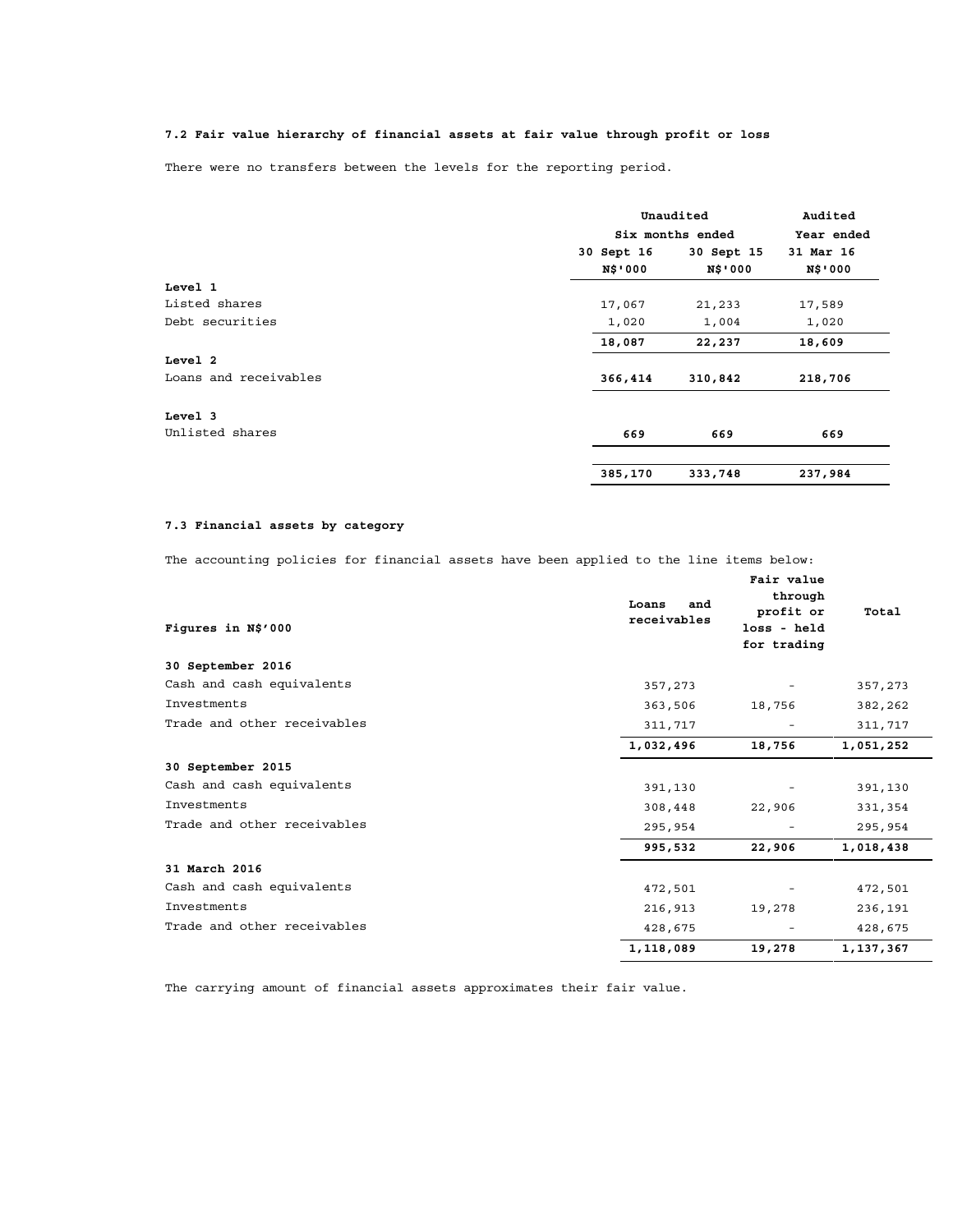## **7.4 Financial liabilities by category**

|                                       | Financial<br>liabilities<br>at amortised | Total   |
|---------------------------------------|------------------------------------------|---------|
| Figures in N\$'000                    | cost                                     |         |
| 30 September 2016                     |                                          |         |
| Loans from related parties            | 33,738                                   | 33,738  |
| Interest-bearing loans and borrowings | 174,412                                  | 174,412 |
| Trade and other payables              | 77,697                                   | 77,697  |
|                                       | 285,847                                  | 285,847 |
| 30 September 2015                     |                                          |         |
| Loans from related parties            | 41,684                                   | 41,684  |
| Bank overdraft                        | 9,775                                    | 9,775   |
| Interest-bearing loans and borrowings | 94,480                                   | 94,480  |
| Trade and other payables              | 87,946                                   | 87,946  |
|                                       | 233,885                                  | 233,885 |
| 31 March 2016                         |                                          |         |
| Loans from related parties            | 42,293                                   | 42,293  |
| Bank overdraft                        | 6,502                                    | 6,502   |
| Interest-bearing loans and borrowings | 146,270                                  | 146,270 |
| Trade and other payables              | 74,606                                   | 74,606  |
|                                       | 269,671                                  | 269,671 |

The accounting policies for financial liabilities have been applied to the line items below:

The carrying amount of financial liabilities approximates their fair value.

#### **8. HEADLINE EARNINGS**

For the six month period ended 30 September 2016 the items that impacted the headline earnings calculation were the profit on disposal of property, plant and equipment as well as the gain on the disposal of the subsidiary.

#### **9. BASIC EARNINGS PER SHARE**

Earnings per share based on profit for the six months ended 30 September 2016 was 21.74 cents (30 September 2015: 16.73 cents), compared to a headline earnings per share of 19.31 cents (30 September 2015: 16.01 cents).

## **10. INTERIM DIVIDEND**

No interim dividend has been proposed by the Board of directors.

#### **11. DIRECTORS**

There were no changes to the Board since the Annual General Meeting on 2 September 2016.

## **12. PROSPECTS**

During the period under review, we have developed, what we believe are sustainable strategies that will make us prosper. We aim to make optimal use of our existing infrastructure and unlock synergies within the current operations to achieve these goals.

We have engaged in an expansion programme for our property and retail development in order to ensure that we meet customer needs to put us in a position to maintain sustainable growth.